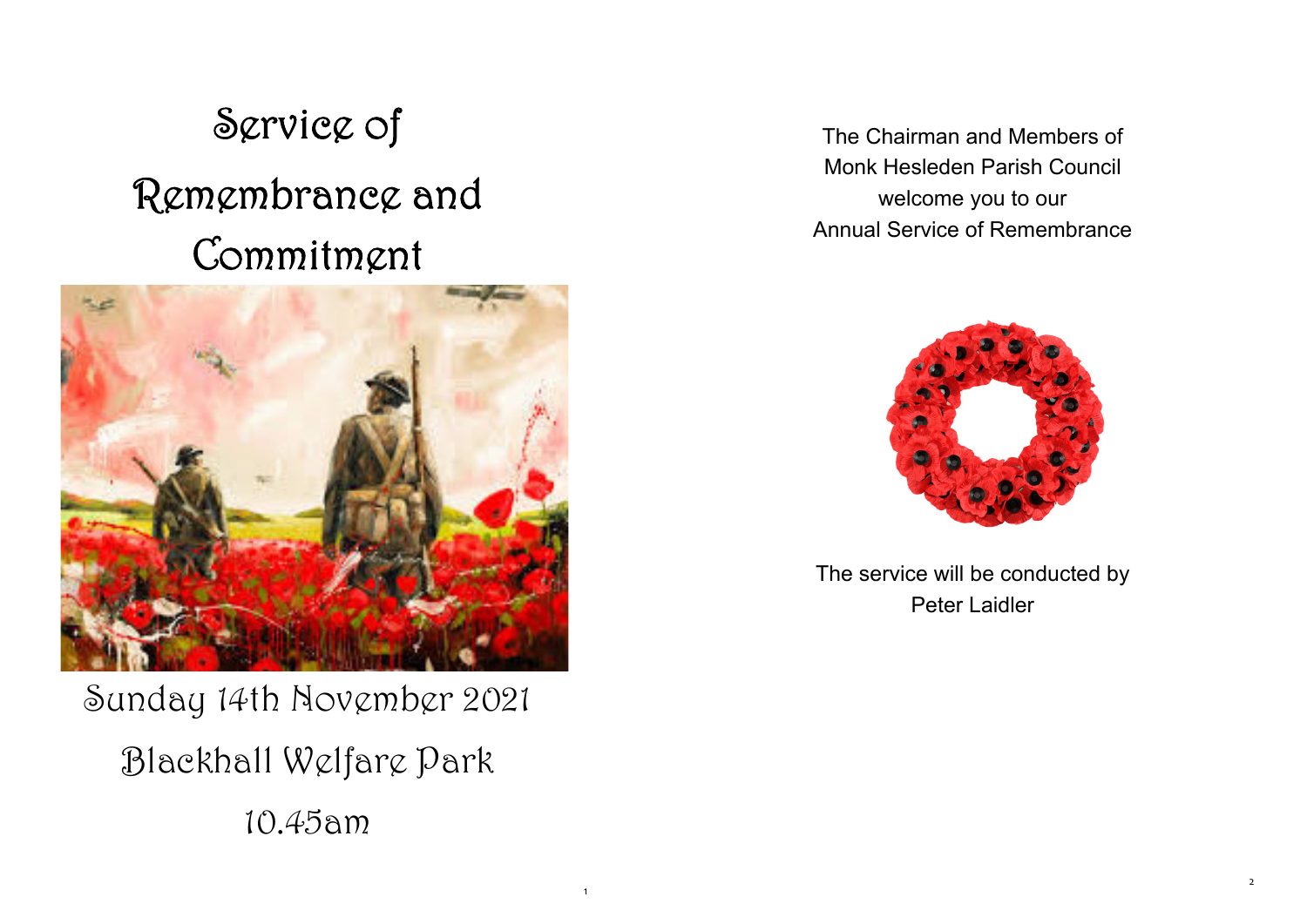## **Introduction and Opening Prayer**

In the name of the Father, and of the Son, and of the Holy Spirit.

**Amen** 

We gather this morning to worship Almighty God, whose purposes are good; who loves us; and who gave Jesus Christ for the life of the world.

As we give thanks for God's great works, we remember those who have lived and died in his service and in the service of others.

We pray for all who suffer today on account of war and violence; and we ask for God's help and blessing that we may do his will.

#### **Let us pray**

Almighty ever living God, life of all that is mortal and joy of the Saints: we humbly pray to you for your servants who have died in war that, freed from the bonds of mortality, they may possess your Kingdom in everlasting glory. Through Christ our Lord.

**Amen** 

# **Scripture Reading: John 15.13 Councillor Mrs G Crute—Chairman of Monk Hesleden Parish Council**

A reading from the Gospel according to John. Jesus said to his disciples, As the Father has loved me, so I have loved you; abide in my love. If you keep my commandments, you will abide in my love, just as I have kept my Father's commandments and abide in his love. I have said these things to you so that my joy may be in you, and that your joy may be complete. This is my commandment, that you love one another as I have loved you. No one has greater love than this, to lay down one's life for one's friend's.

**All** Thanks be to God.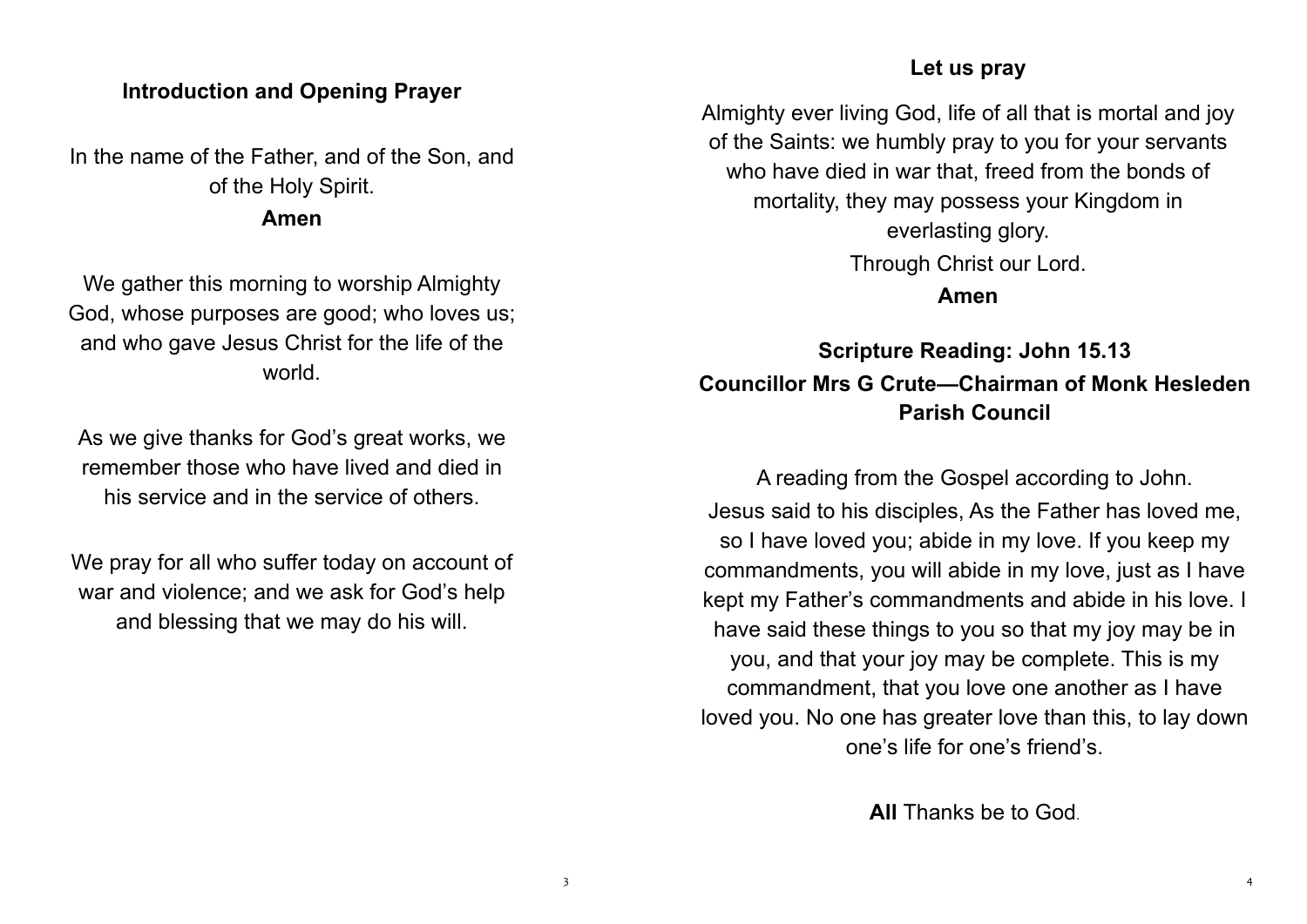# **Act of Remembrance**

Let us remember, and give thanks for, those from this community who, for our freedom and security, gave their lives in the service of our nation.

*Speaker (St Andrews Church)*  They shall grow not old as we are left to grow old: Age shall not weary them, nor the years condemn.

*Speaker (Blackhall Primary School)*  At the going down of the sun, and in the morning, we will remember them.

**All** We will remember them.

**Last Post** 

**Two Minutes Silence** 

**Reveille** 

*Speaker Councillor Mrs G Crute* 

When you go home, tell them of us and say, 'For your tomorrow we gave our today."

# **Laying of Wreaths**

Member of ATC to announce each group

Wreaths to be laid in the following order:

**Chairman of Monk Hesleden Parish Council** *Cllr Mrs Gaynor Crute*

> **County Councillor**  *Rob Crute*

**Representatives of Cadet Forces**  *Blackhall ATC*

> **Youth Organisations**   *Blackhall Primary School St Josephs RC Primary School Wellfield Community School*

**Individual wreaths/poppy crosses** 

*Allan Kayne, St Andrews Church, Blackhall*

*Members of the public are welcome to lay personal tributes.*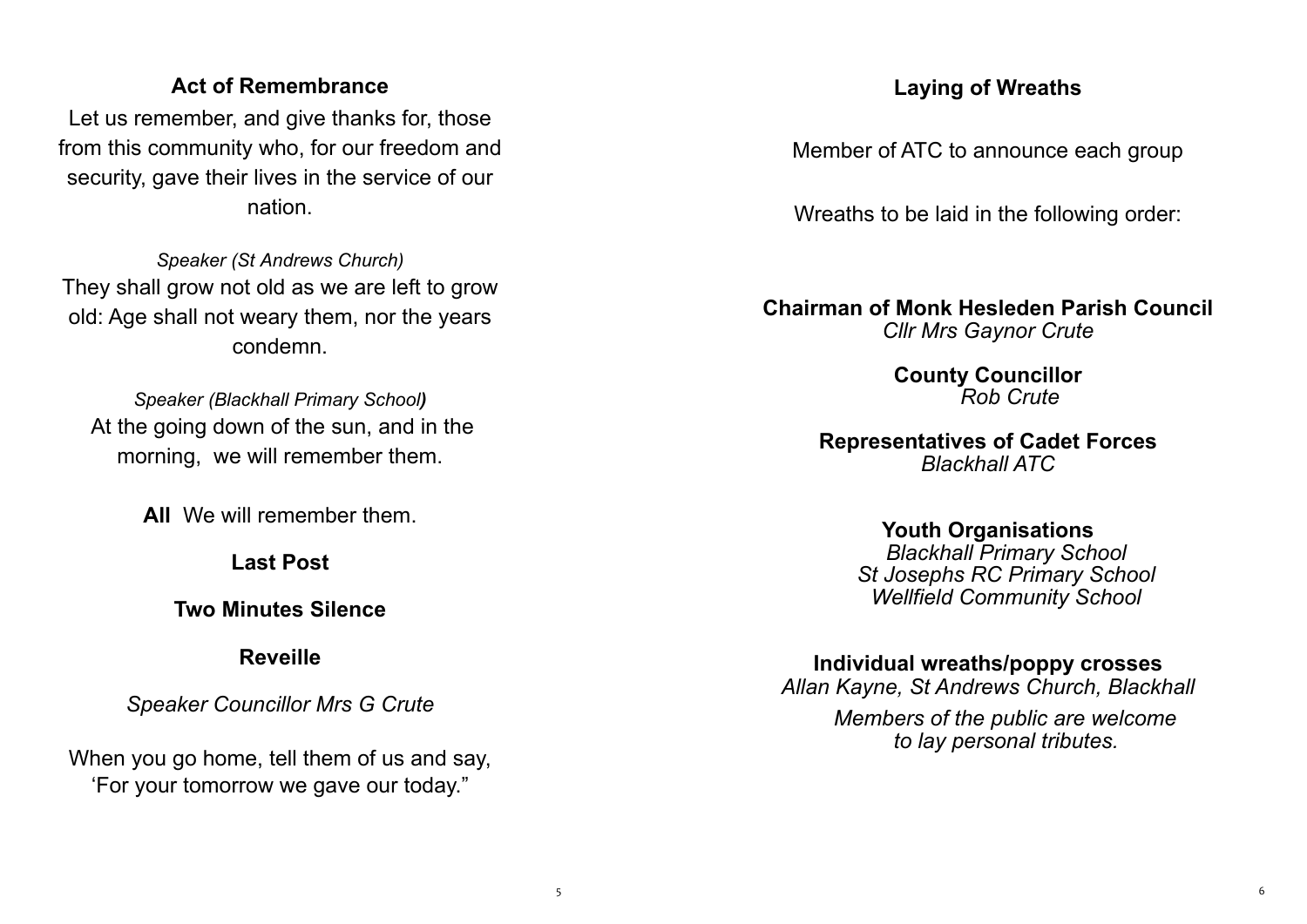# **Prayers of Intercession**

*Leader* 

Let us pray for the peace of the world: for rulers and politicians; for Elizabeth our Queen and her government; and for men and women the world over, that they may live in security and peace. Lord, in your mercy, **hear our prayer.**

Let us pray for all who suffer as a result of war; for the disabled, for the mentally distressed, and for refugees; and for those who have lost loved ones. Lord, in your mercy, **hear our prayer.** 

Let us pray for those who serve in the Armed Forces of the Crown on sea, and land, and in the air; for the Air Training Corps; for the police, fire and ambulance services; and for the work of the Royal British Legion. Lord, in your mercy, **hear our prayer.** 

*Our Father, who art in heaven, hallowed be thy name. Thy Kingdom come, Thy will be done, on earth as it is in heaven. Give us this day our daily bread. And forgive us our trespasses, as we forgive those who trespass against us. And lead us not into temptation*; *but deliver us from evil. For thine is the kingdom, the power and glory forever and ever.* **Amen**

# **Act Of Commitment**

Let us pledge ourselves anew to the service of God and our fellow men and women: that we may help, encourage and comfort others, and support those working for the relief of the needy and for the peace and welfare of the nations.

# **ALL**

Lord God our Father, we pledge ourselves to serve you and all mankind, in the cause of peace, and for the relief of want and suffering. Give us wisdom; give us courage; give us hope; and keep us faithful now and always.

## **Amen**

# **National Anthem**

God save our gracious Queen Long live our noble Queen God save the Queen Send her victorious Happy and glorious Long to reign over us God save the Queen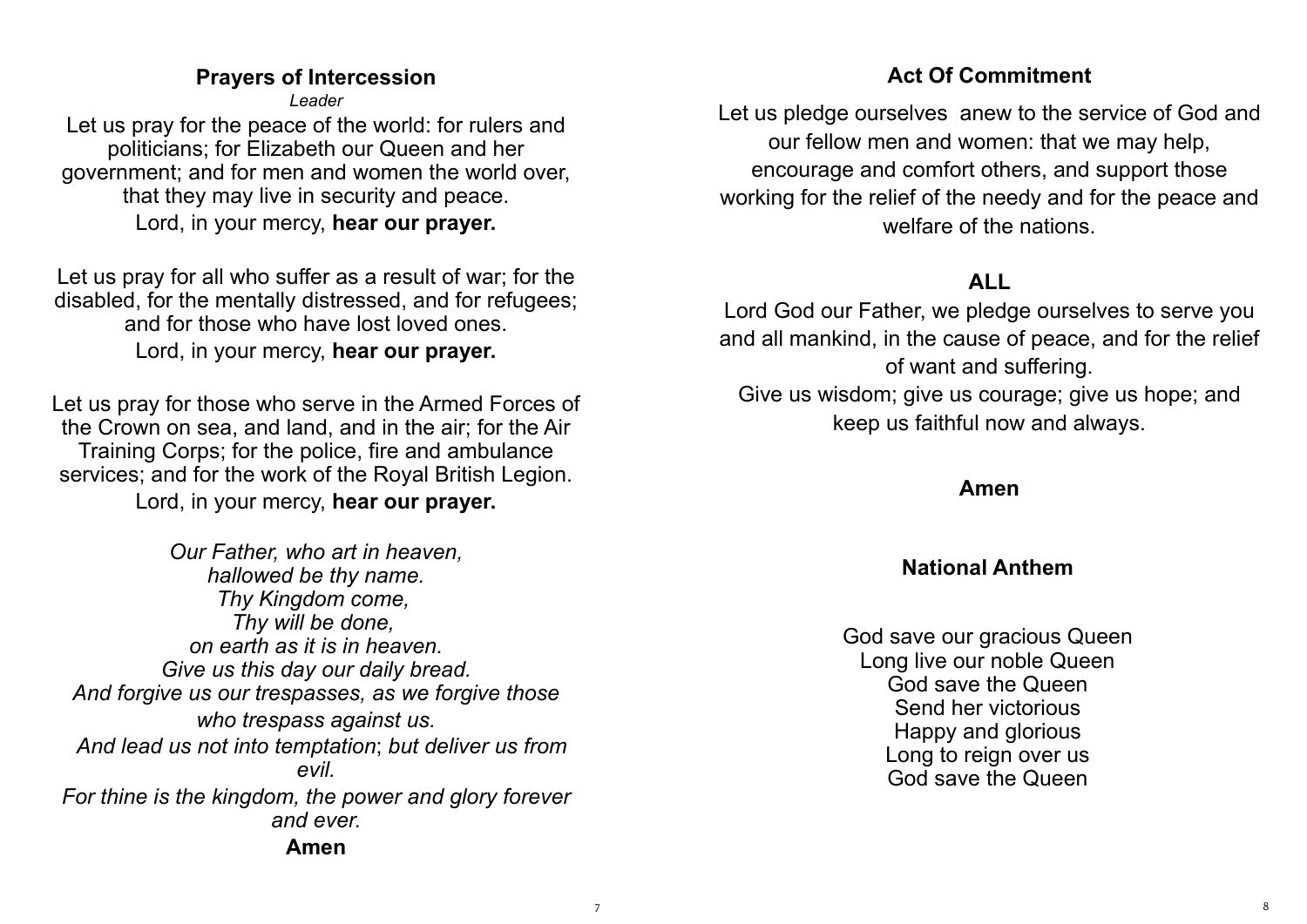## **The Conclusion**

May God grant to the living, grace; to the departed, rest; to the Church, the Queen, the Commonwealth, and all mankind, peace and concord; and to us and all his servants, life everlasting. Through Christ our Lord

#### **Amen**

## **The Blessing**

The Peace of God, which passes all understanding, keep your hearts and minds in the knowledge and love of God, and of his Son, Jesus Christ our Lord and the blessing of God Almighty the Father, the Son and the Holy Spirit, be among you and remain with you always.

**Amen** 



9